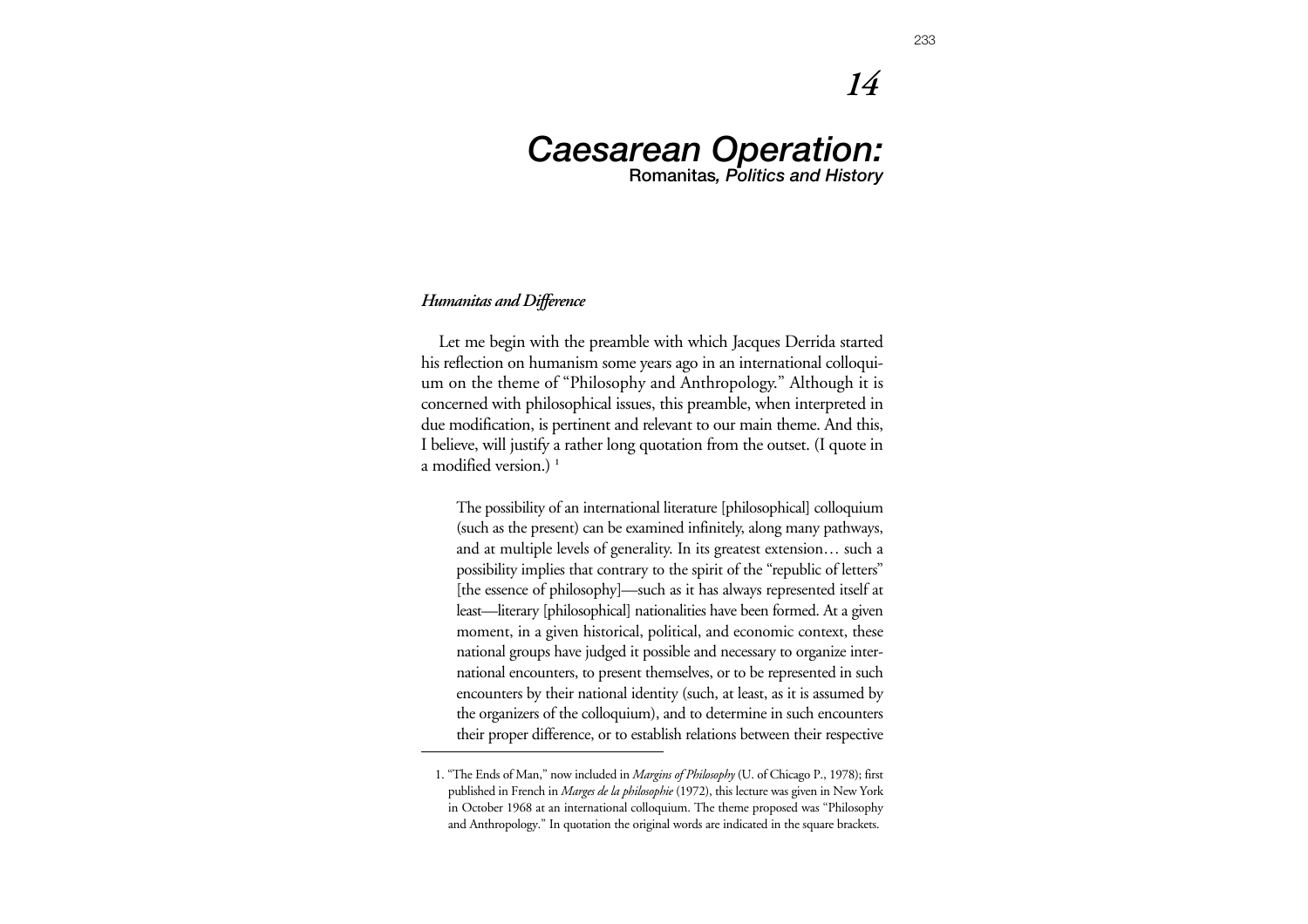differences. Such an establishment of relations can be practiced, if at all, only in the extent to which national literary-critical [philosophical] identities are assumed, whether they are defined in the order of doctrinal content, the order of a certain literary-critical [philosophical] "style," or quite simply the order of language, that is, the unity of the academic institution, along with everything implied by language and institution. But the establishing of relations between differences is also the promised complicity of a common element: the colloquium can take place only in a medium, or rather in the representation that all the participants must make of a certain transparent ether, which here would be none other than what is called the universality of literary-critical [philosophical] discourse. With these words I am designating less a fact than a project, which is linked by its essence, (and we should say by essence itself, by the thought of Being and of truth), to a certain group of languages and "cultures." For something must happen or must have happened to the diaphanous purity of this element. (Derrida, "The Ends of Man" [1968])

International conferences, such as the present one, are frequent these days. They can be festivities, and are justifiably so; not only are they intellectual festivities but also festivities in the genuine sense of the word, offering errant scholars displaced dimension of the ordinary experience, where errant scholars may sometimes become aberrant. But the trend of international conferences harbours, as Derrida points out, some serious problems as well. They include the problem of national identities or differences, and its concomitant problem of "the establishing of relations between [these] differences," particularly when it is the case, as Derrida rightly contends, that "the establishing of relations between differences is also the promised complicity of a common element."

To translate this problematic in the present situation, what do we have to do with the promised complicity that exists between a common element = Shakespeare and differences = cultural traditions? What do we have to do with the problem of the universality of literary-critical discourse (Shakespeare), which is linked by its essence to a certain group of "cultures." There is, on the one hand, no question of Platonic transcendental idealism *à la* Alan Bloom on the subject of Shakespeare, namely, Shakespeare as universal tradition representing *humanitas* in its essential

totality. **<sup>2</sup>** It may indeed be a theoretical possibility but without due consideration on its complicity with differences it can be in danger of being totalitarian. On the other hand, there is equally no question of cultural relativism pure and simple: it is untenable to speak of mere differences on the assumption of national, cultural, and racial identities with no reference either implicit or explicit to a common element that Shakespeare is. The question, put in a nutshell, is then that of humanity in relation to different cultures: the question, in Derridian terms, of "the medium" or "representation that all the participants [with their own differences] must make of a certain transparent ether" that Shakespeare is. And this "medium" or "representation," as Derrida also says, is not a matter of fact but a matter of *project*. How do we go about the representational project that all the participants with different cultures must make of Shakespeare, "a certain transparent ether," and that without falling back on Platonic universalism or cultural relativism?

The question, arising as it does from the dilemma of universalism or relativism, is as such an aporia characteristic of the modern or modernity and by all accounts is too big to grapple with in its generalities and too complicated to bear a systematic analysis in its particulars. But the occasion of an international conference on humanities such as the present seems to demand some considerations or, at the least, some suggestions in connection with this problematic. And my suggestion, albeit naturally limited, is that the above-mentioned problematic was given its inception and conception in *Julius Caesar*. It was when the death of Caesar was envisaged as a project-not a mere project but a representational project-there presented itself the problem of the "representation that all the participants must make of a certain transparent ether," in fine, the problem of humanism and cultures.

#### *"Liberty": Project for Political Incarnation*

"Peace, freedom, and liberty!" These are the words Brutus wants to promulgate through the streets of Rome as watchword for the post-Cae-

<sup>2.</sup> Cf. Allan Bloom's Introduction to his *Shakespeare's Politics* (with V. H. Jaffa) (Chicago & London: U. of Chicago P., 1964).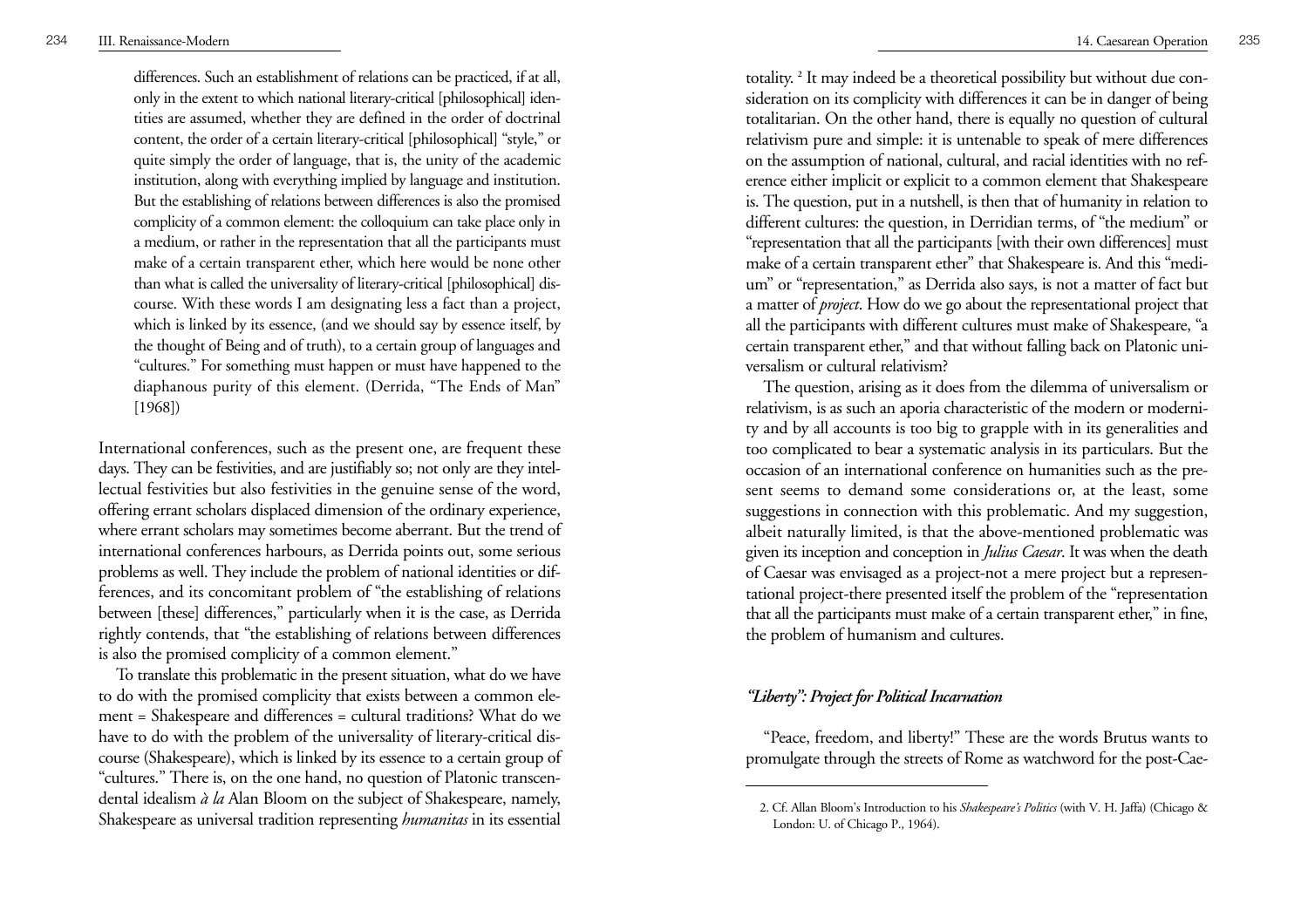sarean regime. The watchword is memorably repeated, *mutatis mutandis*, on the fatal occasion of the killing of the king, first by Cinna's ("Liberty! Freedom! Tyranny is dead!") immediately after the event, then followed by Cassius's ("Liberty, freedom, and enfranchisement!"), and thirdly and lastly by Brutus's ("Peace, freedom, and liberty!"). It is evidently a political and strategic necessity to have it first of all proclaimed and repeated, and thereby accepted by sheer force of reiteration and vociferation. But it is also obvious that what is to be accepted by the body politic in general and by the people in particular must not be a set of meaningless words, a mere string of airy vibrations, but the spirit of republican ideal.

"Peace, freedom, and liberty!," it must be emphasized, is a project with its own ends. To our modern or post-modern eyes, these ends look inevitably entrammelled and already invested with universalist connotations and aspirations, perhaps thanks mainly to the Enlightenment movement and the subsequent French Revolution. That is, we tend to regard "freedom and liberty" not as culture-bound but as meta- or transcultural ideal or even assumptions, which constitute the better part of "universal homogeneous state" (Kojève), **<sup>3</sup>** a terminus ad quem of the modern history, or if you like, "the end of history." **<sup>4</sup>** But the project, in the original Roman context, was in its essentials politico-cultural, a matter of *Romanitas* **<sup>5</sup>**; the site of the project was not "universal homogeneous state" but a body politic which was culture-specific. The project for liberty was a cultural incarnation.

#### *Romanitas and Subject*

Beginning with what is obvious, the site proper to the project of incarnation is first and foremost to be found in the body politic called Rome. It is expected that the project take place and take the place where Caesar's body was seen to be threatening to become total and divine—or approaching the potency of "King's Two Bodies," to use the terminology of Kantrowiczian medieval political theology **<sup>6</sup>** —, so much so that there almost was not room enough in Rome for imperialistically bloated Caesar. In Cassius's phrase, punning on Rome and room: "Now is it Rome indeed and room enough/When there is in it but only one man" (I. 2. 156–57). The project for liberty then was essentially a cultural move to make room in Rome, to make public room to render Rome Republic, where the rule of only one man should be envisioned as avoidable. It was a vision where power was decentered. If the Caesarean body politic, as Brutus and Cassius saw it, was a site where the divine and totalitarian subject was enshrined alone, the expected Republican Rome/room would be a body politic where not only power but also subject in general was to be decentered.

The project for liberty, it is important to note, is closely bound up with the production of a cultural subject which is largely to be characterized by the opposite traits of the Caesarean subject: the cultural subject to be produced in the expected republican regime, if I am allowed to follow a simple logic here, should be distinguished, like the nature of the regime itself, by being "public," "decentered," and above all "human" (as against divine)—human here, though, being still defined in terms of culture, *Romanitas*. And it is no coincidence that we find a typical instance of such cultural subject-self-decentered, unidentifiable with the divine and total, and of public making-in Brutus. Brutus's self-fashioning is made in the mirror of the other, that is, the public. It is, to be precise, the discovery of the self in the mirror of Rome, which is represented by Cassius: "since you know you cannot see yourself/So well as by reflection, I, your glass, /Will modestly discover to yourself/That of yourself which you yet know not of"  $(1, 2, 67-70)$ . Such production of public self is largely made against the autonomist grain of Stoicism, Brutus's philosophy, and there is a proof, as a dialogue between Brutus and Cassius before the battle of Phillipi shows, that this produced self, a cultural product, has become his second nature: whereas the rule of Brutus's

<sup>3.</sup> See Alexandre Kojève, *Introduction to the Reading of Hegel: Lectures on the "Phenomenology of Spirit*," assembled by Raymond Queneau, ed. Allan Bloom, trans.J. H. Nichols, Jr. (Ithaca & London: Cornell UP., 1969).

<sup>4.</sup> The expression made polpular by Francis Fukuyama ("Have We Reached the End of History," *National Interest*, 1989) but the idea is poorly and loosely formed on the basis of Kojève's more rigorous thought.

<sup>5.</sup> The word, incidentally, is of the post-classical origin.

<sup>6.</sup> Cf. Ernst H. Kantrowicz, *The King's Two Bodies: A Study in Medieval Political Theology* (Princeton, New Jersey: Princeton UP., 1957).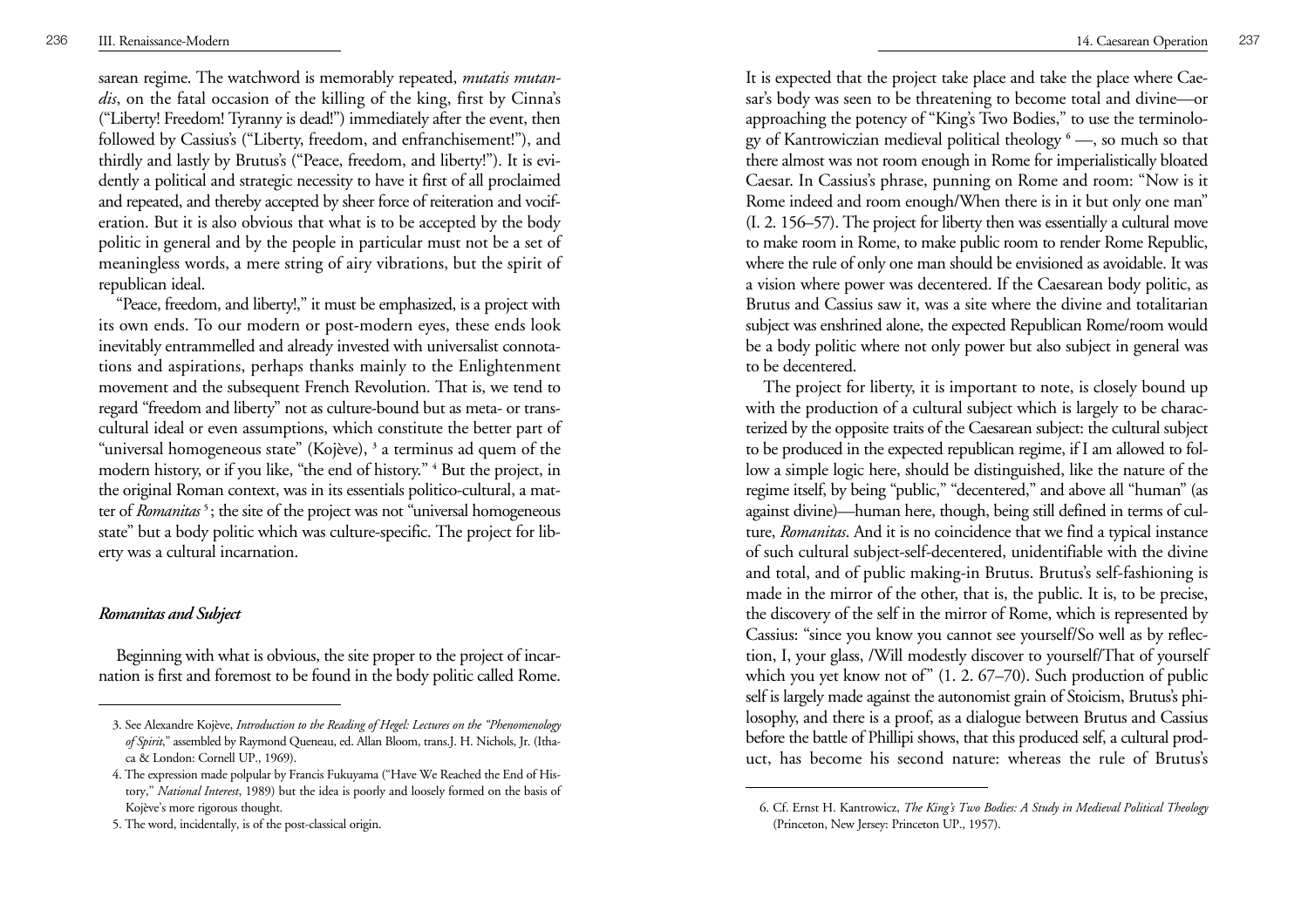philosophy demands that he not commit a suicide, asked (by Cassius) if he will bear the humiliation of being "led in triumph/Through the streets of Rome," Brutus promptly replies, "No. Think not, thou noble Roman, /That ever Brutus will go bound to Rome" (5. 1. 100–11). His philoso phy, his belief, turns out to be at odds with his fashioned-self, and the private dimension comes under the occupation of the public domain. His self is decentered and disseminated in Rome.

It marks a good contrast to the Caesarean subject, whose characteristic self-centeredness is expressed in Caesar's own words as unmoved fixity in the world: "I am constant as the northern star, /Of whose true-fixed and resting quality/There is no fellow in the firmament" (3. 1. 20). The Caesarean subject is the world itself where the distinction between private and public collapses into the selfsame world. This collapse of distinction in the Caesarean subject/world is given a telling expression in the eloquence of Antony upon being exposed to the dead body of Caesar, in Antony's view, a hart bayed and killed: "O world! Thou wast the forest to this hart, /And this indeed, O world, the heart of thee" (3. 1. 207–8). The Caesarean subject is situated at the centre of the world, hence total and divine. Its exact opposite is the subject of Brutus; it is a cultural production, basically a product of human endeavour.

The subject of Brutus, the subject expected to be produced for the project of "liberty," is then of a complex constitution. It is, however, further complicated by yet another element, i.e., the structure of renewal. The Brutian subject is an issue not only of cultural production but also of cultural reproduction. The public room, Roman Republic, Brutus among others aims to incarnate is not a political virgin land, *terra incognita,* but precisely a lost land to be recovered. There is a legendary origin for the idea of liberty in Roman history, i.e., the expulsion of Tarquinius Superbus by Lucius Junius Brutus, the founder and champion of Roman Republic. The action of this original Brutus, constituting as it does one of the crucial moments of Roman history, presents itself as the model on which Brutus and his followers are expected to turn for their project. It is therefore symbolic that the whole project for liberty is conceived of as reproduction of Brutus the founding father in the person of Marcus Brutus, one of his offshoots—the genealogical link between the two Bruti, suggested but as a version of the story by Plutarch, is adopted with some emphasis by Shakespeare. Thus, the liberating project, the making of

<sup>238</sup> III. Renaissance-Modern 14. Caesarean Operation <sup>239</sup>

room/Rome, and the concomitant creation of public subject proper to it, all these moves converge in a moment when Brutus is brought to "piece out" the fragmentary letter, thrown in at the instigation of Cassius: "Thus must I piece it out: /Shall Rome stand under one man's awe? What, Rome? /My ancestors did from the streets of Rome/The Tarquin drive when he was called a king" (2. 1. 51–54). Brutus's reading here is an instance of the "writerly" (*scriptible*) reading, and through this process is created and re-created not only a room in Rome but also the public self of Brutus.

#### *From Romanitas to Humanitas*

But, does this structure of renewal, one of the elements that constitute Brutus's subject, have anything to do with the general structure of the historical phenomenon called the Renaissance? Or, differently put, does the structure of reproduction in *Romanitas* have bearings on that of renewal in *Humanitas*? The question may seem abruptly posed; it looks even irrelevant since the subject of Brutus, essentially a cultural product as has been discussed, does not require such universalist extension both in its constitution and in its production. And yet we are led almost inevitably to pose the question, especially when we recollect the scene immediately after the death of Caesar. It is the scene in which the project of *Romanitas* makes its take-off for the project of *Humanitas*.

| Cassius: | Stoop then and wash. How many ages hence    |
|----------|---------------------------------------------|
|          | Shall this our lofty scene be acted over    |
|          | In states unborn and accents yet unknown!   |
| Brutus:  | How many times shall Caesar bleed in sport, |
|          | That now on Pompey's basis lies along       |
|          | No worthier than the dust!                  |
| Cassius: | So oft as that shall be,                    |
|          | So oft shall the knot of us be called       |
|          | The men that gave their country liberty.    |
|          | $(3.1.110-18)$                              |

Their plot of assassination, their project for liberty, being accom-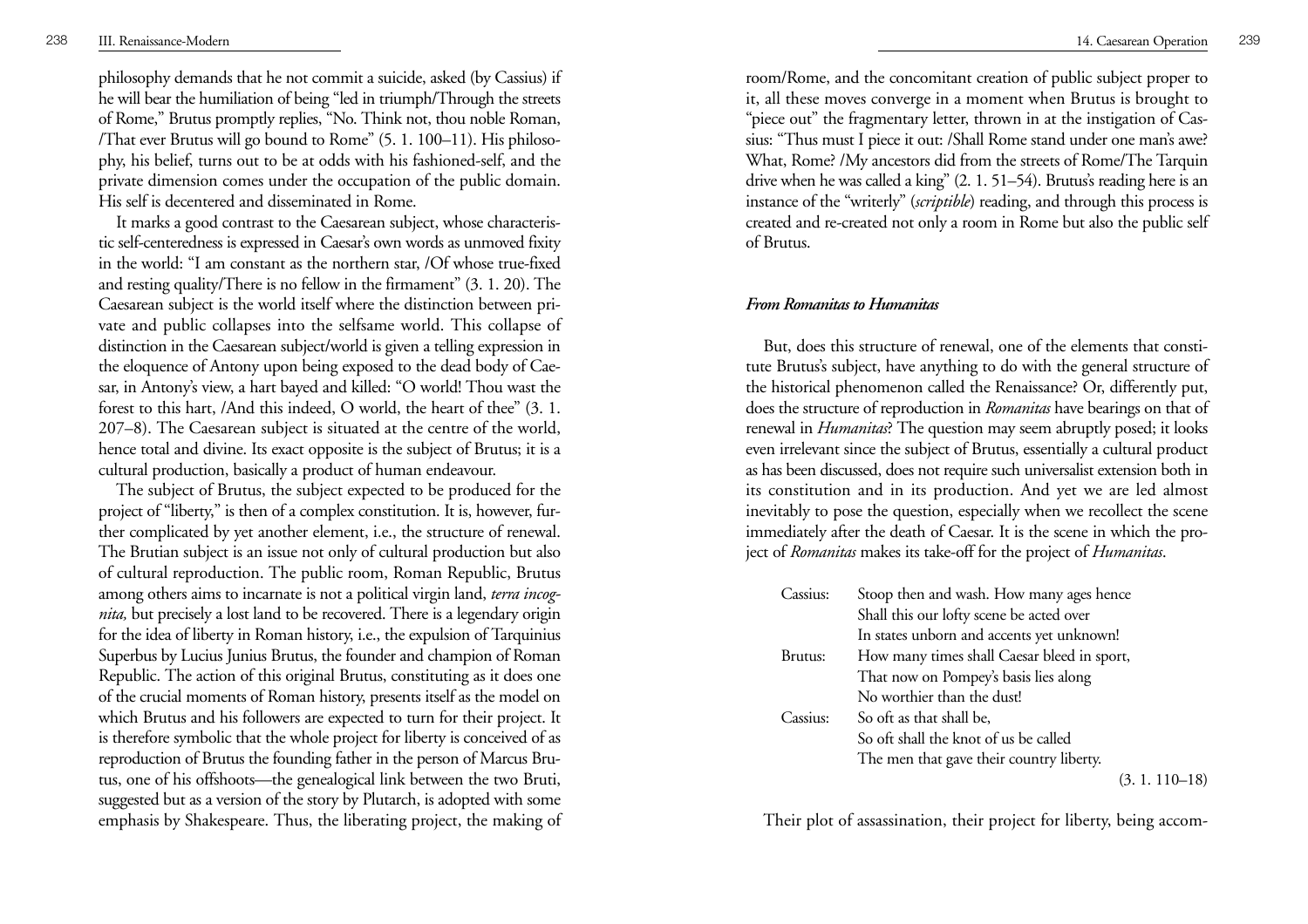<sup>p</sup>lished, Brutus and Cassius in their excitement imagine that the spirit of liberty will survive many ages and transcend the prison-house of language and culture. It is indeed a way of self-justification to try to convince oneself of the universal validity of the deed one has committed. But the project for liberty, as has been repeatedly noted, has no need of qualifying itself with any universal validity in order to attain its aims: the republican project to make room in Rome remains a matter of *Romanitas* even if it is at the same time a matter of reproduction. It may be possible that the structure of reproduction inherent in the republican project, to a certain extent, paves the way for a culture-free representation; as a matter of fact, one of the theories that account for the Renaissance adopts this view, namely, the good old theory of "the civic humanism" (Hans Baron). **<sup>7</sup>** A sheer formalist view perhaps may not be denied that it is by virtue of the mode of reproduction, the form of representation, alone that *Romanitas* transcends itself into *Humanitas*. And again it can be argued that the project for liberty is enveloped in dramatic paraphernalia; it is patently inscribed in such concepts as plot, act, scene, and even theatrical reproducibility. Besides, the act of the killing takes place in a theatrical setting, as Shakespeare's reference to "Pompey's basis" reminds us of Plutarch's detailed description: "one of the porches about the [Pompey's] theatre, in the which there was a certain place full of seats for men to sit in" (Plutarch). **<sup>8</sup>** Almost everything seems to bid fair to argue for the formalist explanation that the mode of representation is responsible for the universalist aspirations in the scene. But that does not seem sufficient to account for the whole impact and fascination with which the scene holds us. There remain certain forces, immediate and intimate to us, which cannot be fully explained by such a formalist understanding. What are the forces at work in the scene which trigger off the transcultural aspirations?

### *The Modern Project*

These I take as the subtextual forces of the Renaissance. Since the liberty Brutus, among others, envisions belongs in its essentials to *Romanitas*, and since there is therefore no particular necessity on his own part to have it on the level of *Humanitas*, the sources and origins of the forces that make the project in the transcultural mould should and could be sought, I think, in the historical energies contemporary with Shakespearehistorical energies which have been largely grasped as humanism or under the label of the Renaissance. There is, I have to admit, no positivist proof for these forces; the proof, if any, can be found in our reception (I am fully aware that this "our" is crucial to the matter in question). Is it not our shared experience that while reading or listening to the lines ("How many ages hence/Shall this our lofty scene be acted over/In states unborn and accents yet unknown!), we tend to embody the representational prognostication with actual instances of modern history? It is certainly difficult to go through the scene without being reminded, for example, of the execution of Charles I or the French Revolution. Framed as it is in the theatrical imagery, the whole scene in our reception turns out to reverberate what could be perhaps best characterized as the modern. To make a long story short, the liberty here not expressed but represented as a transcultural humanist ideal has every possibility to be interpreted as what Jean-Francois Lyotard calls "the Grand Narrative," **<sup>9</sup>** the modern project.

Let us return where we started: question concerning the possibility and necessity of an international conference such as the present, in Derrida's words, "the establishing of relations between differences" which "is also the promised complicity of a common element." And to make such an international conference possible and viable, all the participants are expected to make of this "common element," "a certain transparent ether," the representation. What could be the representation in our case? As can be expected, it is the project for liberty, not the ancient one structured in the text but the modern one made out in our reception, not as a textual matter of *Romanitas* but as a subtexual manifestation of humanist aspirations.

<sup>7.</sup> See *The Crisis of the Early Italian Renaissance: Civic Humanism and Republican Liberty in an Age of Classicism and Tyranny* (Princeton, New Jersey: Princeton UP., 1966; 1955).

<sup>8.</sup> *The Life of Caesar*, in *Shakespeare's Plutarch*, ed. T. J. B Spencer (Harmondsworth: Penguin Books, 1964). 9. See *The Postmodern Condition* (Minneapolis: U. of Minnesota P., 1984).